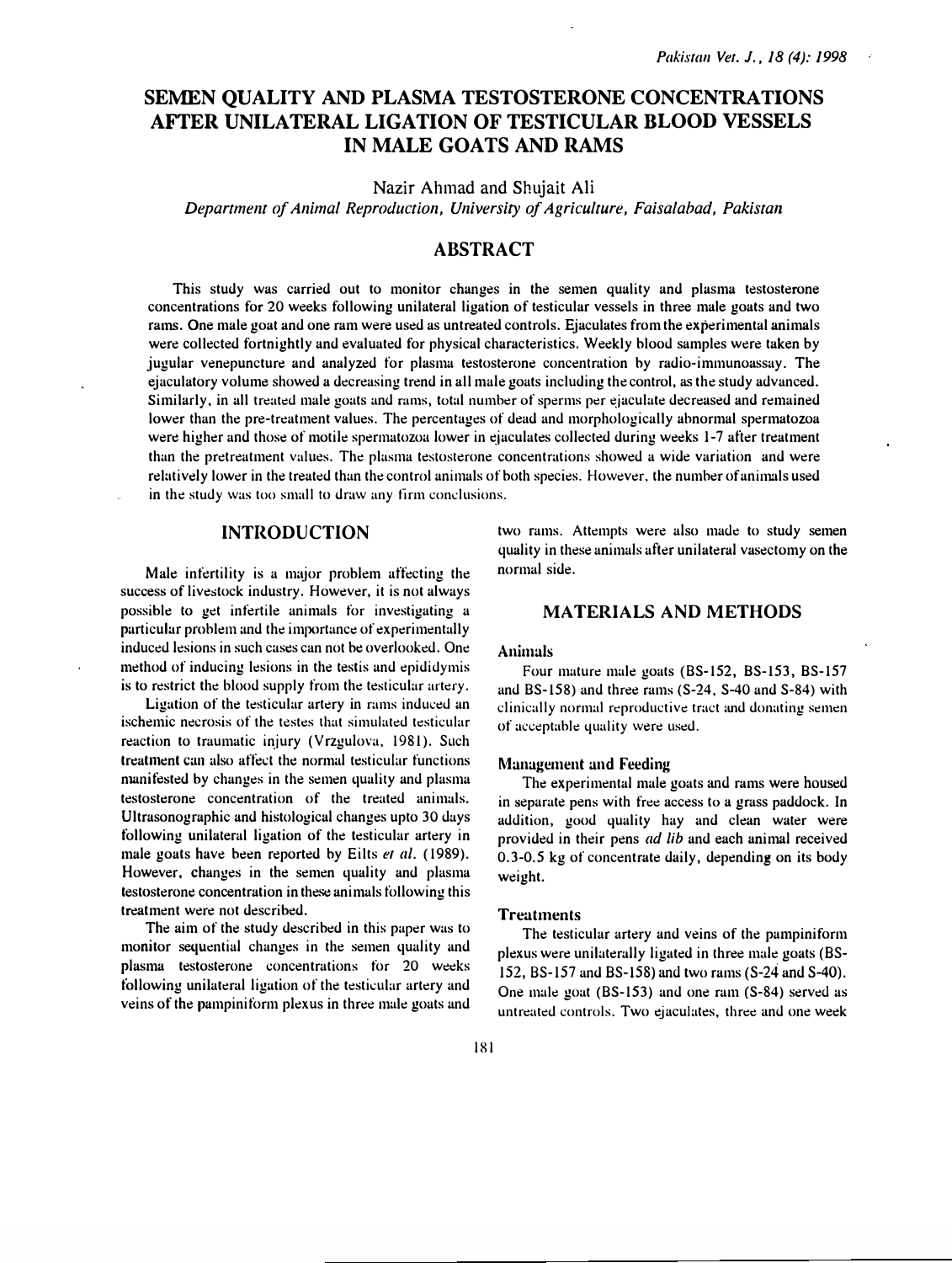before treatment, were collected from all animals and evaluated for physical characteristics.

### Post-Treatment Monitoring

These animals were monitored for 16 weeks posttreatment. Beginning one week after treatment, semen samples from experimental animals were collected fortnightly with an artificial vagina using an ovariectomized and oestrogenized doe or ewe as a teasser. Inunediately after collection, ejaculates were evaluated for volume, color, mass motility, individual motility. sperm cell concentration and percentages of dead and morphologically abnormal spermatozoa. The details of semen collection and evaluation have been given elsewhere (Ahmad et al., 1993).

Jugular blood samples were collected every week, plasma removed and stored at  $-20^{\circ}$ C. Plasma testosterone concentrations were measured in duplicate by radioinununoassay (Corker and Davidson, 1978). Plasma samples were extracted twice with diethyl ether and incubated with a specific antiserum raised in sheep and H3 labelled testosterone. Unbound rauioactive steroid was removed with dextran-coated charcoal. followed by centrifugation. A plasma pool collected from a male goat was used as a quality control to calculate the inter-assay coefticient of vuriation (CV), which was 16.95%. The intra-assay CV, based on 15 duplicate determinations of a single plasma pool was 11.21%.

Sixteen weeks after ligation, animals in which testicular blood vessels had been ligated were unilaterally vasectomized on the normal side. Semen collection and evaluation were continued for another four weeks. Following this, they were killed, their genital organs removed and examined for gross and histological changes, using hematoxylin and eosin staining procedure (Bacha and Wood, 1990).

## RESULTS

## Semen Characteristics **Male Goats**

The physical characteristics of semen quality before and after ligation of testicular blood vessels in male goats are shown in Fig.l. The ejaculatory volume showed a decreasing trend in all male goats including the control, as the study advanced. Similarly, in all treated bucks, the total sperms per ejaculate decreased and remained lower than the pre-treatment values. A similar trend was seen for sperm cell concentration in all treated

male goats except BS-152, in which the sperm cell concentration fluctuated and was comparable to pretreatment values. Such changes were not seen in the control buck BS-153

In BS-152, the percentages of dead spermatozoa was high between 1-7 weeks after treatment and declined later. A relatively high percentage of abnormal spermatozoa was only observed in ejaculates collected on the 3rd week after treatment. Later, these values decreased but remained higher than the pretreatment values.

In BS-157, relatively low sperm motility and a high percentage of dead and abnormal spermatozoa were noted in ejaculates collected five weeks after treatment; this remained so until the study was concludeu.

In BS-158, a relatively high percentage of dead and abnormal spermatozoa and low sperm motility were noted in the ejaculate collected on the 5th and the 9th week after treatment.

Ejaculates collected from all treated animals after unilateral vasectomy of the normal side were thin and watery in consistency and yellowish in appearance. These ejaculates had a few spermatozoa, all of which were dead and thus immotile, and a majority of them appeared to have degenerated heads. A few epithelial cells were also identified in these ejaculates. In BS-157, some degenerated and detached sperm heads were also seen.

#### Rams

A decrease in the ejaculatory volume observed in male goats was not seen in treated or control rams. In both rams of the treatment group, the sperm cell concentration and total sperms per ejaculate showed wide variations but were, in general lower than the pretreatment values (Fig.2).

In S-24, an increase in the percentages of dead and abnormal spermatozoa, with a corresponding decrease in sperm motility, was observed between three and seven weeks after treutment. Later, these characteristic<sup>s</sup> improved but could not reach the pretreatment values.

In S-40, relatively high percentages of dead and abnormal spermatozoa, and lo<sup>w</sup>motile sperm, were noted in ejaculates collected between one and tive weeks after treatment. Later, these parameters improved though not to the extent of pretreatment levels.

Ejaculates collected after vasectomy of the normal testis were watery and opaque in appearance, and showed similar characteristics as those described for male goats.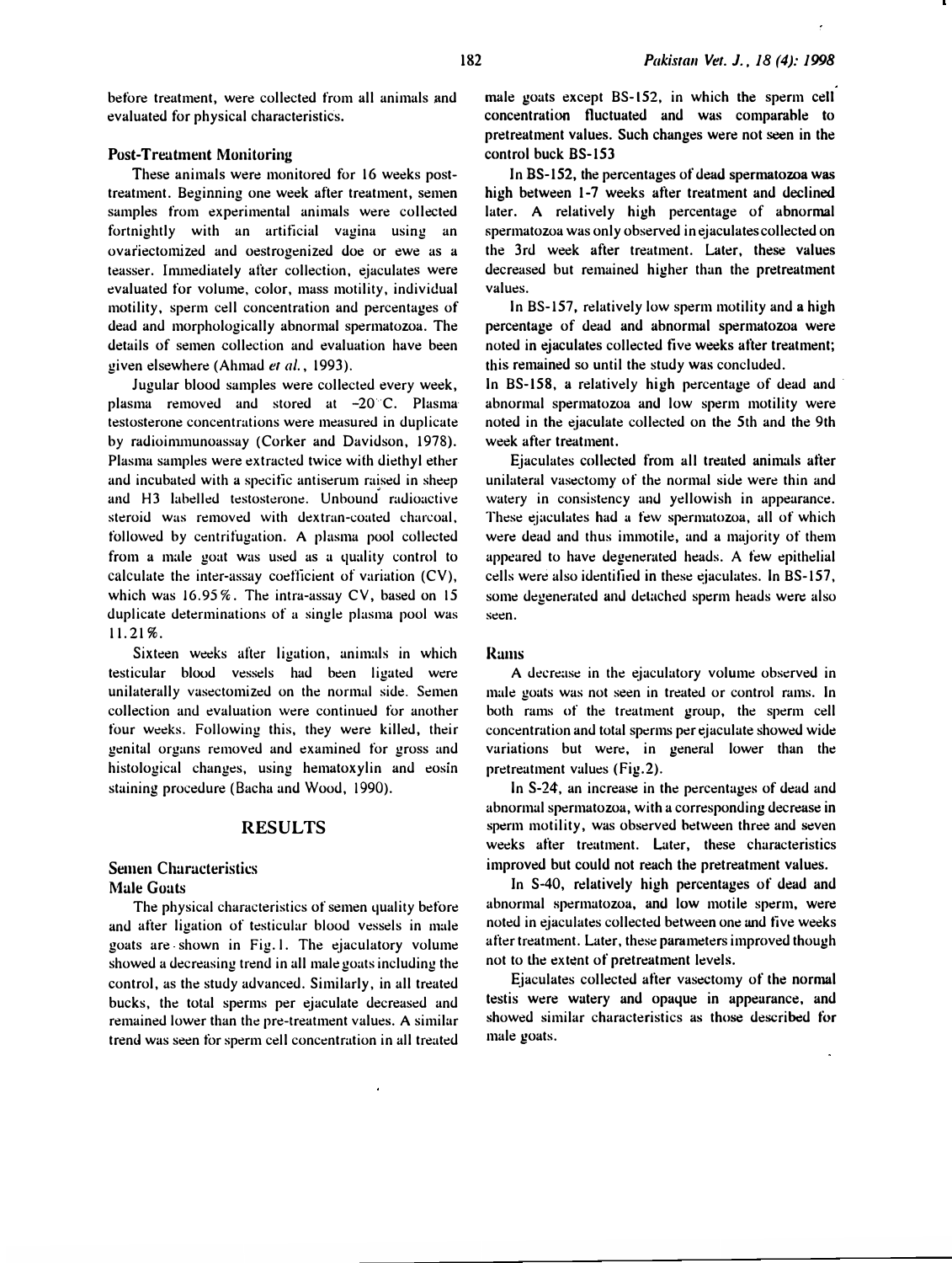## Plasma Testosterone Concentrations

The plasma testosterone concentrations at different time intervals after ligation of testicular vessels in male goats and rams are presented in Fig. I, 2. These varied widely with the mean testosterone concentrations in BS-152, BS-157 and BS-158 were 1.33  $\pm$  0.21, 2.91  $\pm$ 0.49 and  $2.31 \pm 0.36$  ng/ml, respectively, versus 3.19  $\pm$  0.47 ng/ml in the control male goat BS-153. In the two treated rams  $S-24$  and  $S-40$ , these values were 4.49  $\pm$  0.79 and 5.67  $\pm$  1.02 ng/ml, respectively, versus 6.89  $\pm$  0.97 ng/ml in the control ram S-84.

#### Postmortem Findings

In all male goats and rams, the ligated testes were atrophied. The three segments of the epididymis were atrophied, hard and dry, as if fibrosed. Histologically, the ligated testis showed diffuse coagulative necrosis with mineralization and fibrous tissue reaction at the periphery. In the three segments of the epididymis, the normal tubules were not seen, the specimen was composed of well organized fibrous connective tissue moderately infiltrated by macrophages. Occasionally, a small number of thin and empty ducts, lymphatics and vessels within an extensive fibrous tissue mass could be seen.

In one male goat (BS-157), however, the epididymal body and the tail were enlarged and were of hard consistency but were dry in texture due to the absence of secretions. Histologically, the epididymal body and the tail showed chronic epididymitis with cystic dilatation of the tubules.

## DISCUSSION

The main aim of this study was to monitor changes in the plasma testosterone concentrations and semen quality after an experimentally-induced ischaemia of the testis and the epididymis in nude goats and rams. Unfortunately, the number of animals used was too small to muke any tirm conclusions. However, in general, the total number of sperms per ejaculate decreased after treatment and remained lower than the pre-treatment values. The percentage of dead spermatozoa was relatively higher during weeks 1-7 after treatment than<sup>1</sup> the pre-treatment values, and decreased later.

It is apparent that the ischaemia and necrosis of the testis and epididymis ulti<sup>m</sup>ately results in cessation of spermatogenesis and sperm maturation. The decrease in the total number of sperms in the �jaculate as early as one week after ligation suggests that there was an early effect upon sperm production and release. However,

interpretation of this is complicated because of the possible ejaculation of spermatozoa from the ampulla of the vas deferens of the ligated side (Perera, 1974) and also from the epididymis and ampulla of the normal control side.

Sperms in the ejaculates collected after unilateral vasectomy of the normal side probably originated from the ampulla of the normal control vasectomized side, as has been reported following vasectomy in rams (Dunlop et  $al.$ , 1963; Perera, 1974), since it is very unlikely that by sixteen weeks after ligation, dead sperms would have remained physically intact in the epididymis. Histological appearance at slaughter also showed that by this stage most of the epididymal tissue had been replaced by fibrous tissue.

The decrease in the dead and abnormal spermatozoa in the ejaculates collected during the later stages of the study was not observed in one male goat (BS-157). Obviously no spermatozoa were produced

in the atrophied and necrotic testis iu this buck. Perhaps the dead and abnormal spermatozoa were contributed from the pool of spermatozoa trapped in the epididymal tail which was swollen and showed chronic inflammation with cystic dilatation of its tubules.

An increasing trend was observed in the number of spermatozoa in ejaculates collected during the later part of the study. before \'asectomy of the normal side. Since the sperm cell concentration was determined by the absorbency of the ejaculates using a spectrophotometer. the presence of degenerated epithelial cells or their products in the ejaculates might have a1Tected the results. The authors arc unable to locate any experimental evidence regarding the compensatory hypertrophy of the contralateral normal testis after necrosis and atrophy of one testis.

The ejaculatory volume showed a decreasing trend in treated mak goats as the study advanced. A similar trend was seen in control animals indicating that it was not due to the treatment. rather it was due to some other factors e.g. season.

In the present study. relatively lower plasma testosterone concentrations were recorded in the treated than the control animals of both the species. However. the data could not be analyzed statistically. Furthermore. it is well known that testosterone is secreted episodically in male goats (Muduuli et al., 1979) and rams (Scanbacher and Ford. 1976). It seems that the frequency of blood sampling used in the present study (once every week) was not adequate enough to draw any conclusion. Further studies involving higher number of animals with more frequent blood sampling protocol may be carried out for expluining these results.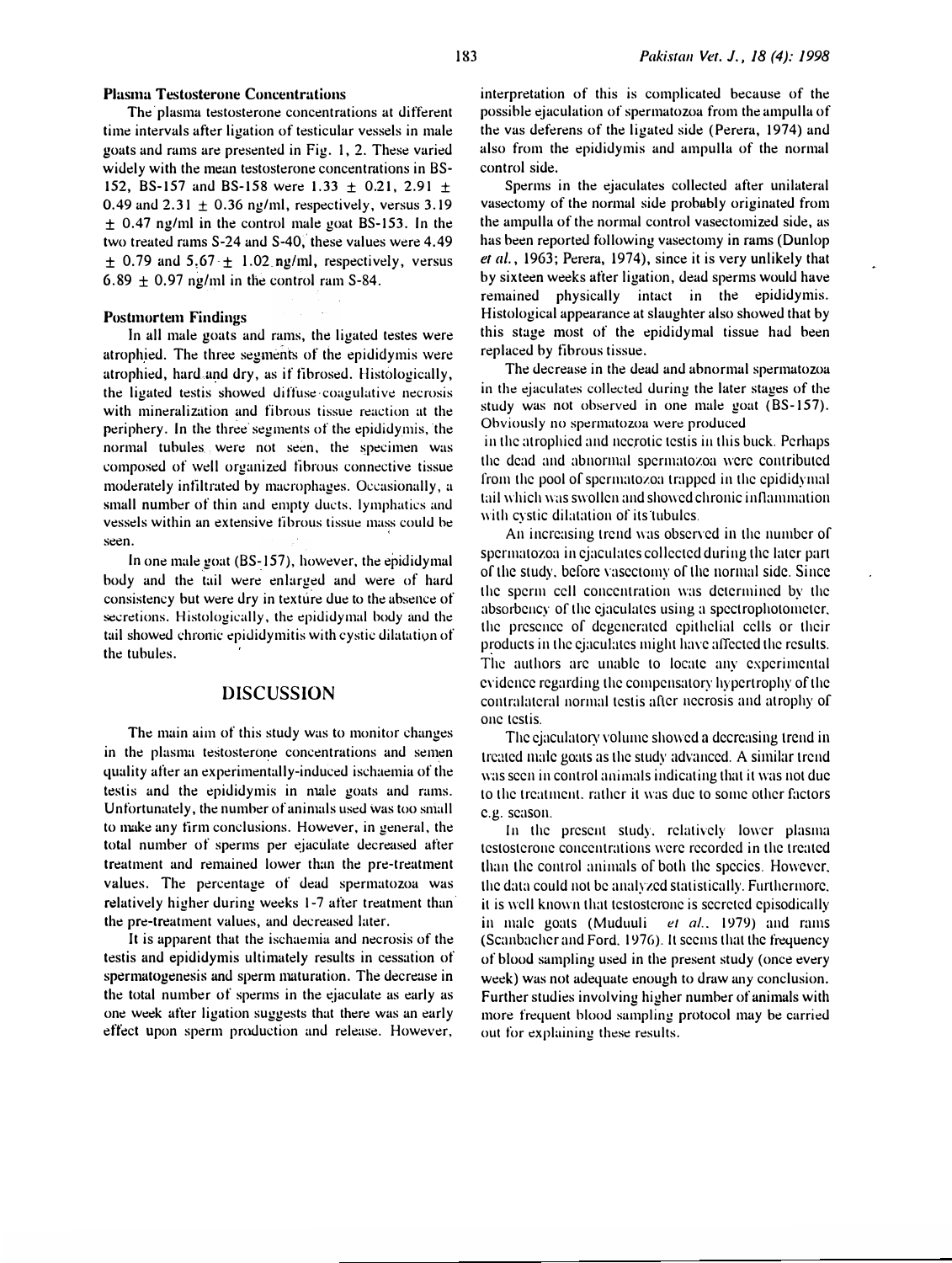

 $Fig.1$ Physical characteristics of semen quality and plasma testosterone concentration in control (solid lines) and treated male goats (broken lines) at different time intervals after ligation. Negative signs indicate values before treatment.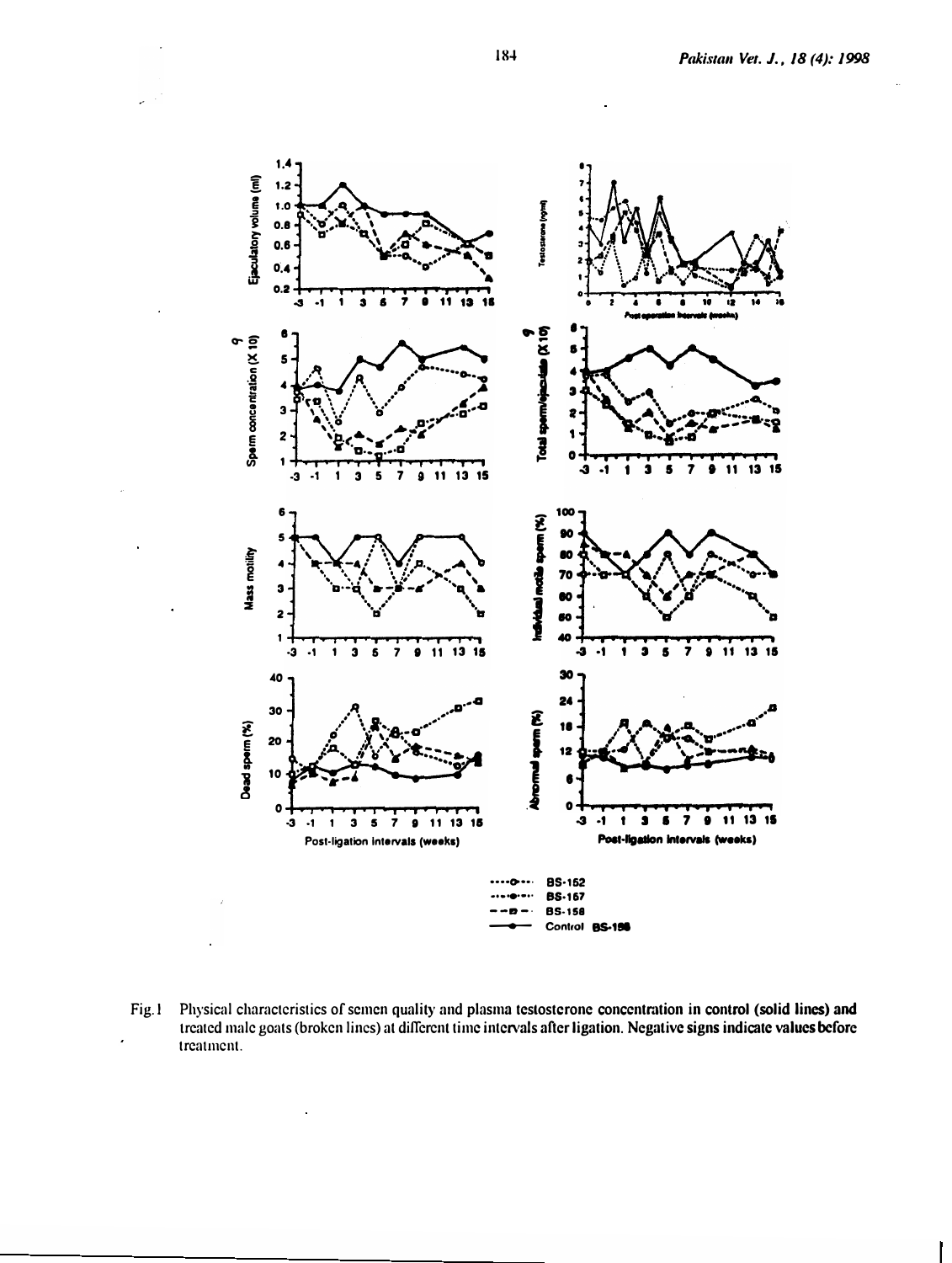

Fig.2 Physical characteristics of semen quality and plasma testosterone concentration in control (solid lines) and treated rams (broken lines) at different time intervals after ligation. Negative signs indicate values before treatment.